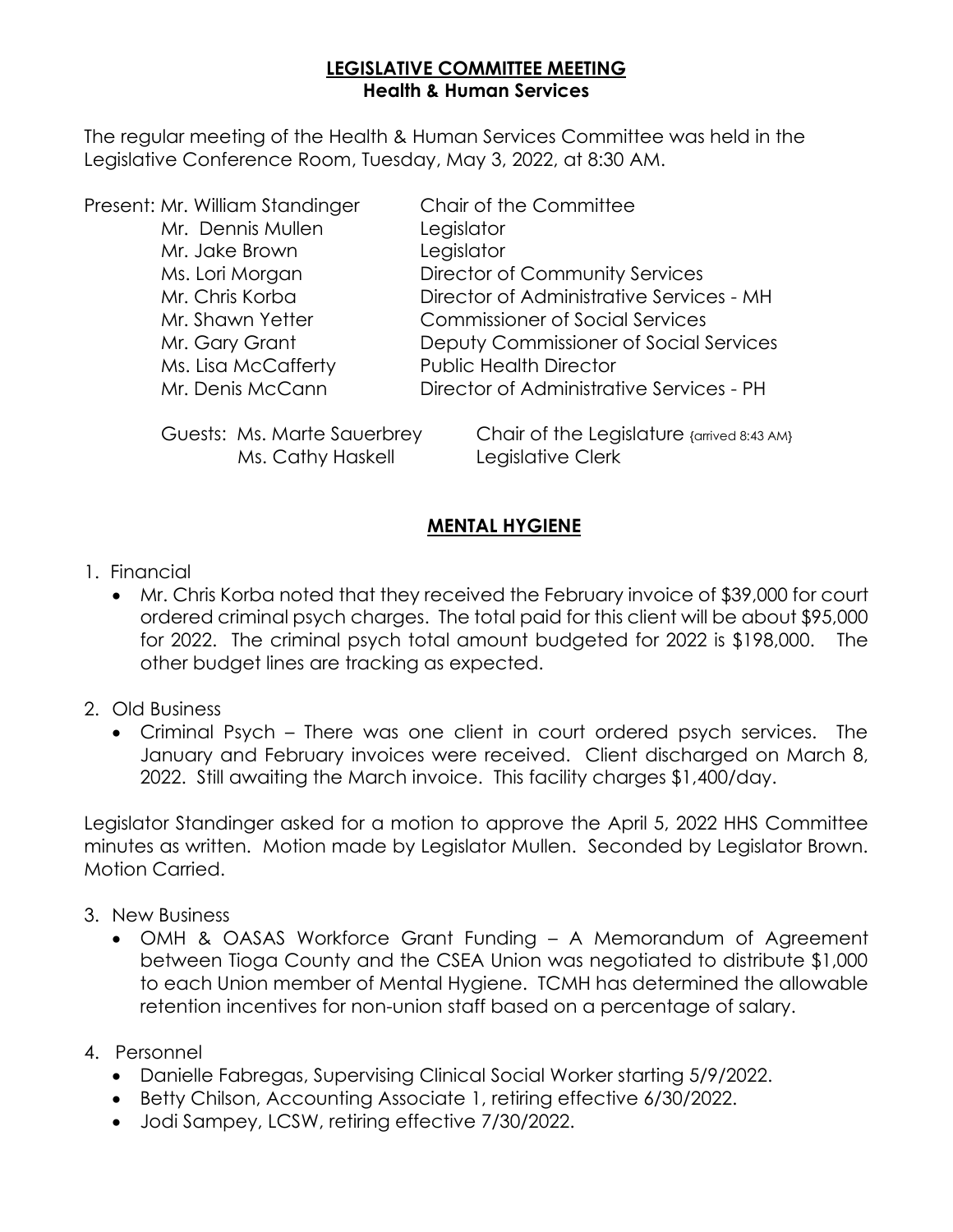- 5. Resolutions Resolutions were voted to continue.
	- Appropriation of Funds, Transfer of Funds and Budget Modification (Incentives)
	- Reappointment of Member Shawn Nelepa to the Community Services Board.
	- Reappointment of Member John Bezirganian to the Community Services Board.
	- Recognizing Betty Chilson's 24 Years of Dedicated Service to the Tioga County Department of Mental Hygiene.
- 6. Proclamations
	- Mental Health Awareness Month & Children's Mental Health Awareness Week.

# **SOCIAL SERVICES**

- 1. Financial
	- Mr. Gary Grant shared that we had a high-cost youth age out of specialized foster care that was \$20,000/month. The net savings for the rest of the year is \$140,000. There may be more movement within the foster care lines. The rest of the programs are at or below budget for 2022.
- 2. Old Business
	- None.
- 3. New Business
	- Caseloads

During April, Cash Assistance decreased 6 cases, with Family Assistance decreasing 7 cases and Safety Net increasing 1 case. Cash Assistance is down 7% for the year.

MA-Only decreased 2 cases.

MA-SSI decreased 10 cases.

Total Individuals on Medicaid decreased 24 cases to 3,755.

SNAP cases decreased 40 cases.

Day Care increased 2 cases.

Services decreased 8 cases.

See Caseload Summary and Charts.

• Tioga Career Center report attached. With Sheri McCall's' retirement, Jackie Burdick has been transitioning well to the Employment Center Supervisor. She is hosting an on-site job fair for Lopke and Elderwood and has also been doing outreach to local employers and schools for summer employment opportunities. Unemployment numbers in Tioga increased slightly in February to 4.1%.

# 4. Personnel Changes

- Kelly Kelley promoted to Principal Social Welfare Examiner effective 4/11/22.
- Julie Hildebrandt, (former Seasonal HEAP SWE), hired as SWE effective 4/11/22.
- Laurette Potter, Social Welfare Examiner, retired effective 4/23/22.
- Elios Pierre, Caseworker, hired effective 4/25/22.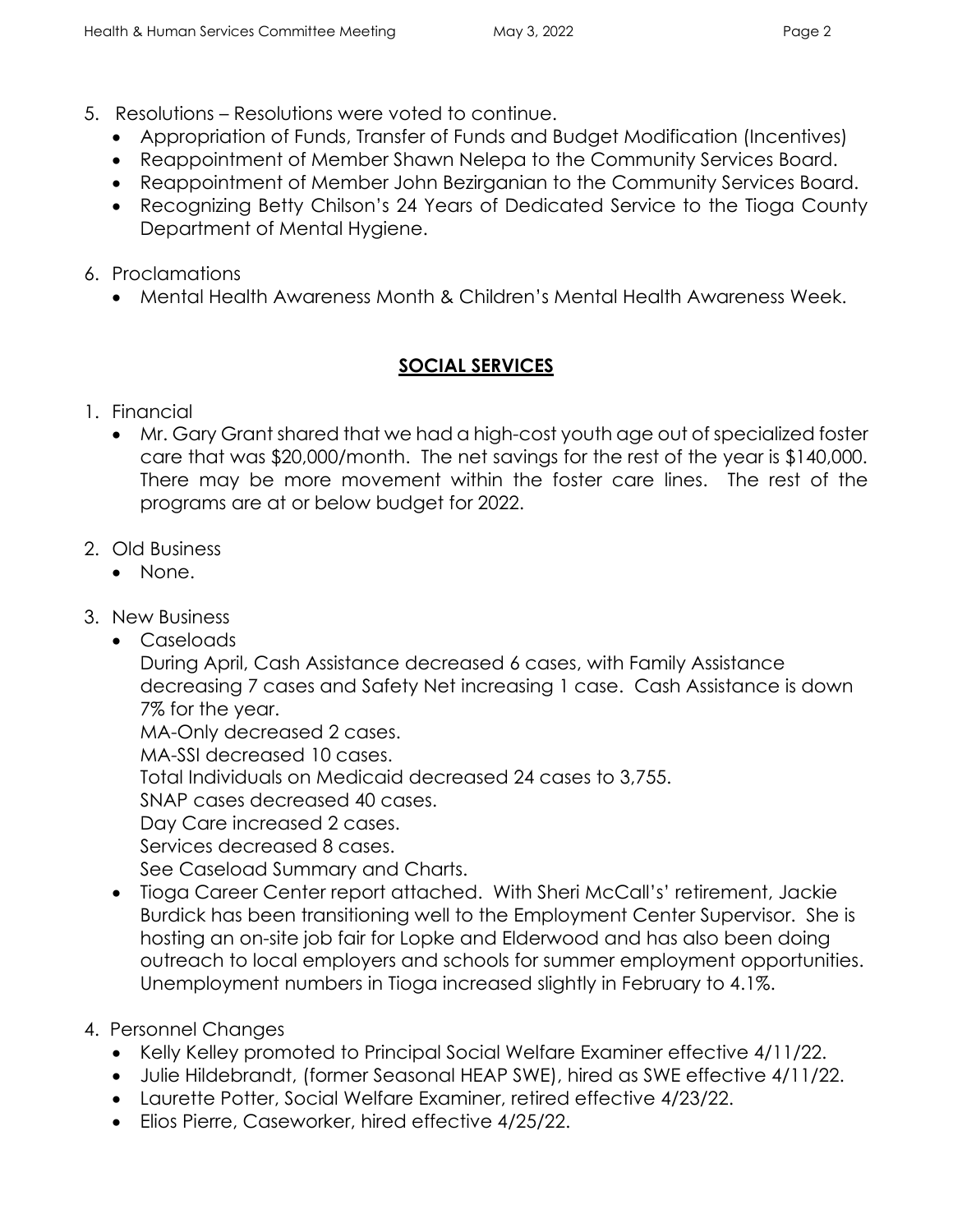- 
- Commissioner Yetter noted that there are currently 5 Caseworker vacancies, and it has been difficult trying to fill these positions. Two people signed up recently to take the CW test but no showed.

There was discussion regarding retention and incentive options such as the County offering some type of capped student loan relief after so many years of employment. There was also discussion regarding work from home options to be more competitive with private employers. Committee Chair Standinger suggested departments provide statistics to support some retention options. Ms. McCafferty asked that the County reconsider the work from home policy as a more immediate response for retention.

- 5. Resolutions Resolution was approved to continue.
	- Amend 2022 Budget (Day Care).
- 6. Proclamations
	- Foster Care Recognition Month (repeat).
	- Elder Abuse Prevention Month (repeat).

### **PUBLIC HEALTH**

- 1. Financial
	- Mr. Denis McCann shared that there are no surprises in the 2022 budget. Preschool tuition continues down, driving down expenditures. This may be returning to normal in the summer/fall. There are planned changes to EI Escrow where the insurance companies would take over funding the escrow account. Budget is "tracking well".
- 2. Old Business
	- None.
- 3. New Business
	- Agency Report for April 2022 forwarded to committee.
	- Ms. McCafferty shared that the CDC is reporting that most of NYS is now in "high transmission" for COVID. Flu is also high in NYS. As Public Health Director, she reminded about precautions, including distancing and ventilation.
- 4. Personnel
	- None.
	- Still having difficulty filling the vacant Nursing positions.
- 5. Resolutions All resolutions were approved to continue.
	- Amend 2022 Budget & Appropriate Funds (NYSACHO).
	- Carry Forward 2021 Budget & Amend 2022 Budget (New Vehicle). Due to COVID complications in the auto industry, PH was unable to order or purchase their budgeted vehicle in 2021. With recent bid, able to catch up with the Capital